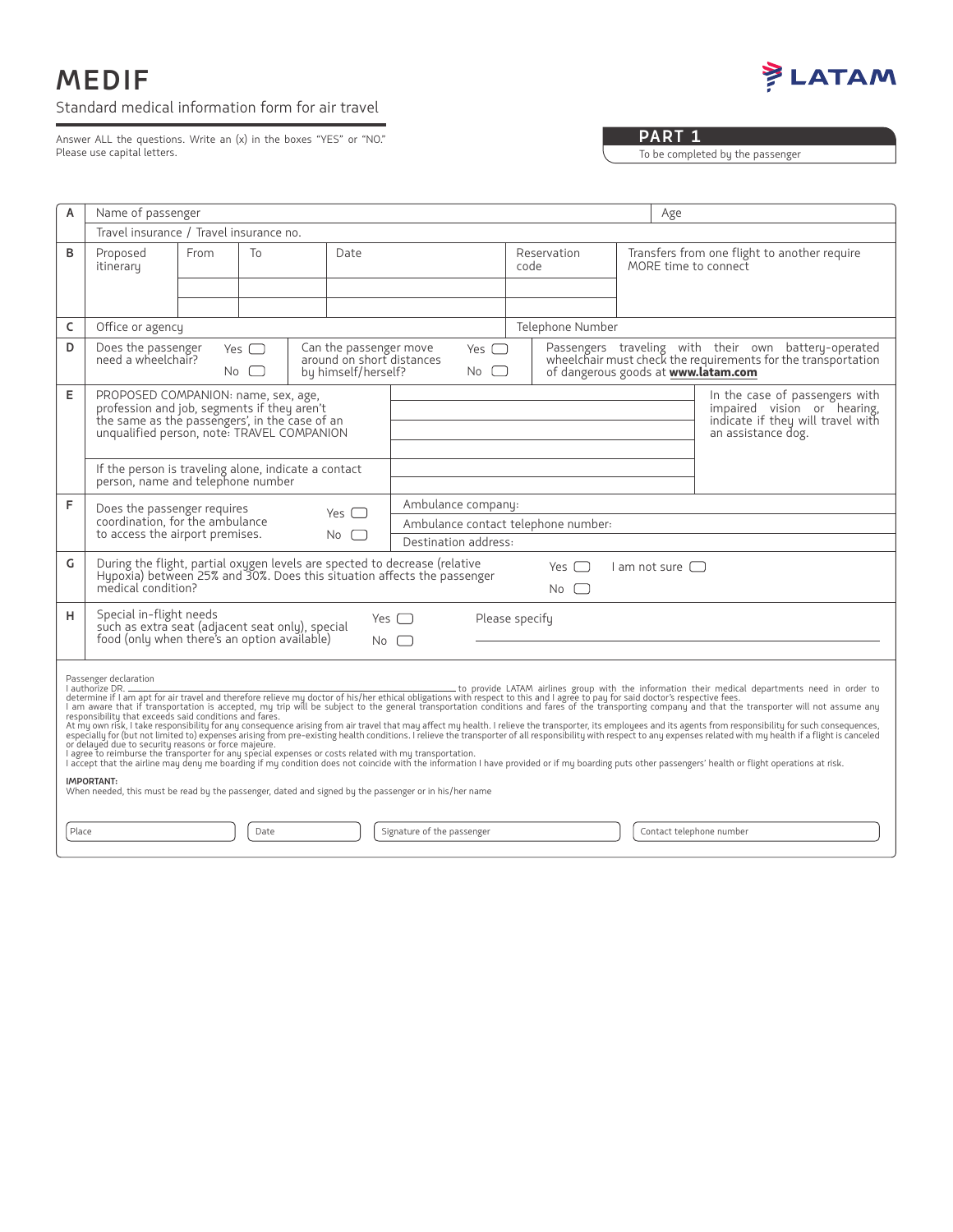LATAM

The objective of this form is to provide the information the airline's medical departments need to evaluate the passenger's conditions for travel. If the passenger is accepted, this information will allow us to provide instructions for the passenger's well-being and comfort. We ask that the treating physician answer all questions, writing an (x) in the box for "yes" or "no" and/or providing concise and precise answers.

## *We recommend the form be filled out in print*

**PART 2**

To be completed by treating physician

This form must be completed within a maximum of 10 days before flight departure and delivered to the company at least 48 hours before the trip to the following e-mail: **ssee\_medif@sac.latam.com.**

| MEDA 01                                | Full name of patient                                                                                                                                                                                                                                              |                                                                                                                           |                                                                        |                                                                                      |                                                                                                                 |                  |  |  |  |  |  |
|----------------------------------------|-------------------------------------------------------------------------------------------------------------------------------------------------------------------------------------------------------------------------------------------------------------------|---------------------------------------------------------------------------------------------------------------------------|------------------------------------------------------------------------|--------------------------------------------------------------------------------------|-----------------------------------------------------------------------------------------------------------------|------------------|--|--|--|--|--|
| Passenger<br>information               | Sex                                                                                                                                                                                                                                                               |                                                                                                                           | Age                                                                    |                                                                                      |                                                                                                                 |                  |  |  |  |  |  |
| MEDA 02                                | Name of treating physician                                                                                                                                                                                                                                        |                                                                                                                           |                                                                        |                                                                                      |                                                                                                                 |                  |  |  |  |  |  |
| Medical                                | Taxpayer identification number/ID/National identity card                                                                                                                                                                                                          |                                                                                                                           | Contact Telephone number                                               |                                                                                      |                                                                                                                 |                  |  |  |  |  |  |
| information                            | Doctor's specialization                                                                                                                                                                                                                                           |                                                                                                                           | email                                                                  |                                                                                      |                                                                                                                 |                  |  |  |  |  |  |
|                                        | Doctor's report (doctor must attach detailed<br>diagnosis)                                                                                                                                                                                                        |                                                                                                                           |                                                                        |                                                                                      |                                                                                                                 |                  |  |  |  |  |  |
| MEDA 03<br>Current                     | Current medical/surgical diagnosis (must say if<br>symptoms are resolved/high)                                                                                                                                                                                    |                                                                                                                           |                                                                        |                                                                                      |                                                                                                                 |                  |  |  |  |  |  |
| diagnosis<br>and patient<br>background | Medical history                                                                                                                                                                                                                                                   | 2.<br>3.<br>1.<br>5.<br>4.                                                                                                |                                                                        |                                                                                      |                                                                                                                 |                  |  |  |  |  |  |
|                                        | Day/month/year of first symptoms                                                                                                                                                                                                                                  |                                                                                                                           |                                                                        |                                                                                      |                                                                                                                 |                  |  |  |  |  |  |
|                                        | Date of current diagnosis or time with diagnosis                                                                                                                                                                                                                  |                                                                                                                           |                                                                        |                                                                                      |                                                                                                                 |                  |  |  |  |  |  |
|                                        | Is the passenger fit for air travel?<br>$No \Box$<br>Yes $\Box$                                                                                                                                                                                                   |                                                                                                                           |                                                                        |                                                                                      |                                                                                                                 |                  |  |  |  |  |  |
| MEDA 04                                | Prognosis for the trip                                                                                                                                                                                                                                            |                                                                                                                           |                                                                        |                                                                                      |                                                                                                                 |                  |  |  |  |  |  |
| (Risk during the                       | Risk that the trip will be life-threatening:                                                                                                                                                                                                                      |                                                                                                                           |                                                                        |                                                                                      |                                                                                                                 |                  |  |  |  |  |  |
| trip)                                  | Low or no risk $\Box$<br>Flying is not recommended<br>Average $\Box$<br>High $\Box$                                                                                                                                                                               |                                                                                                                           |                                                                        |                                                                                      |                                                                                                                 |                  |  |  |  |  |  |
|                                        | Does the patient have an illness that is contagious and/or transmittable while traveling?<br>$No$ $\Box$<br>Yes $\Box$                                                                                                                                            |                                                                                                                           |                                                                        |                                                                                      |                                                                                                                 |                  |  |  |  |  |  |
| MEDA 05                                | Start date and type of illness                                                                                                                                                                                                                                    |                                                                                                                           |                                                                        |                                                                                      |                                                                                                                 |                  |  |  |  |  |  |
| MEDA 06                                | Does the patient associated with the previous diagnosis present an alteration with respect to:                                                                                                                                                                    |                                                                                                                           |                                                                        |                                                                                      |                                                                                                                 |                  |  |  |  |  |  |
|                                        | Behavior Yes $\Box$<br>Bowel control<br>Yes $\Box$<br>No<br>No<br>Other:                                                                                                                                                                                          |                                                                                                                           |                                                                        |                                                                                      |                                                                                                                 |                  |  |  |  |  |  |
| MEDA 07                                | If the patient is independent during the flight to:                                                                                                                                                                                                               |                                                                                                                           |                                                                        |                                                                                      |                                                                                                                 |                  |  |  |  |  |  |
| (Patient                               | Eat Yes $\Box$ No $\Box$<br>Go to the bathroom Yes $\Box$ No $\Box$<br>Understand safety instructions Yes $\Box$<br>$\overline{\mathsf{No}}\ \Box$                                                                                                                |                                                                                                                           |                                                                        |                                                                                      |                                                                                                                 |                  |  |  |  |  |  |
| independence)                          | Others.                                                                                                                                                                                                                                                           |                                                                                                                           |                                                                        |                                                                                      |                                                                                                                 |                  |  |  |  |  |  |
| MEDA 08                                | If traveling with a companion, specify the type of companion(*):<br>Relative $\Box$<br>Doctor $\Box$<br>Nurse<br>Paramedic<br>Other:                                                                                                                              |                                                                                                                           |                                                                        |                                                                                      |                                                                                                                 |                  |  |  |  |  |  |
| Companion                              | (*)The adult companion must be physically and mentally apt to perform in the cabin of an airplane and to care for the passenger in the event of an emergency or service<br>conditions (physiological and feeding)                                                 |                                                                                                                           |                                                                        |                                                                                      |                                                                                                                 |                  |  |  |  |  |  |
|                                        | Yes $\Box$<br>Will the patient travel with                                                                                                                                                                                                                        | Duration of flow LT/min                                                                                                   |                                                                        | Duration of battery:                                                                 |                                                                                                                 |                  |  |  |  |  |  |
| MEDA 09                                | his/her own portable oxygen<br>No $\Box$<br>concentrator-POC?                                                                                                                                                                                                     |                                                                                                                           |                                                                        |                                                                                      |                                                                                                                 |                  |  |  |  |  |  |
| (Oxygen)                               |                                                                                                                                                                                                                                                                   |                                                                                                                           |                                                                        | (IT MUST LAST 150% OF THE FLIGHT HOURS<br>including stopovers and waiting times)Hrs. |                                                                                                                 |                  |  |  |  |  |  |
|                                        | Model:<br>Brand:                                                                                                                                                                                                                                                  |                                                                                                                           |                                                                        |                                                                                      |                                                                                                                 |                  |  |  |  |  |  |
|                                        |                                                                                                                                                                                                                                                                   |                                                                                                                           |                                                                        |                                                                                      |                                                                                                                 |                  |  |  |  |  |  |
|                                        | Can it be disconnected for short periods of time if needed?<br>$No$ $\Box$<br>Yes $\Box$                                                                                                                                                                          |                                                                                                                           |                                                                        |                                                                                      |                                                                                                                 |                  |  |  |  |  |  |
|                                        |                                                                                                                                                                                                                                                                   | Deliver the list of patient medication and method of administration (all are the exclusive responsibility of the patient) |                                                                        |                                                                                      |                                                                                                                 |                  |  |  |  |  |  |
|                                        | 1.<br>2.<br>5.<br>3.<br>4.<br>6.                                                                                                                                                                                                                                  |                                                                                                                           |                                                                        |                                                                                      |                                                                                                                 |                  |  |  |  |  |  |
| MEDA 10<br>MEDA 11                     |                                                                                                                                                                                                                                                                   |                                                                                                                           |                                                                        |                                                                                      |                                                                                                                 |                  |  |  |  |  |  |
|                                        | Does the patient need medication<br>Yes $\Box$                                                                                                                                                                                                                    | No $\Box$                                                                                                                 |                                                                        | Does the patient need medication<br>$No$ $\Box$<br>Yes $\Box$                        |                                                                                                                 |                  |  |  |  |  |  |
|                                        | before the flight?<br>during the flight?                                                                                                                                                                                                                          |                                                                                                                           |                                                                        |                                                                                      |                                                                                                                 |                  |  |  |  |  |  |
| MEDA 12<br>MEDA 13                     | Does the patient require hospitalization? (If the<br>answer is yes, indicate the arrangements made,<br>if they have not been made, indicate the "action<br>not taken." The certificate of the center where the<br>patient will be hospitalized must be attached.) | Yes $\Box$<br>$No \cup$                                                                                                   | Does the<br>patient require<br>hospitalization<br>during<br>stopovers? | Yes $\Box$<br>$No \cup$                                                              | Does the<br>patient require<br>hospitalization<br>and/or an<br>ambulance upon<br>arrival to the<br>destination? | Yes $\Box$<br>No |  |  |  |  |  |